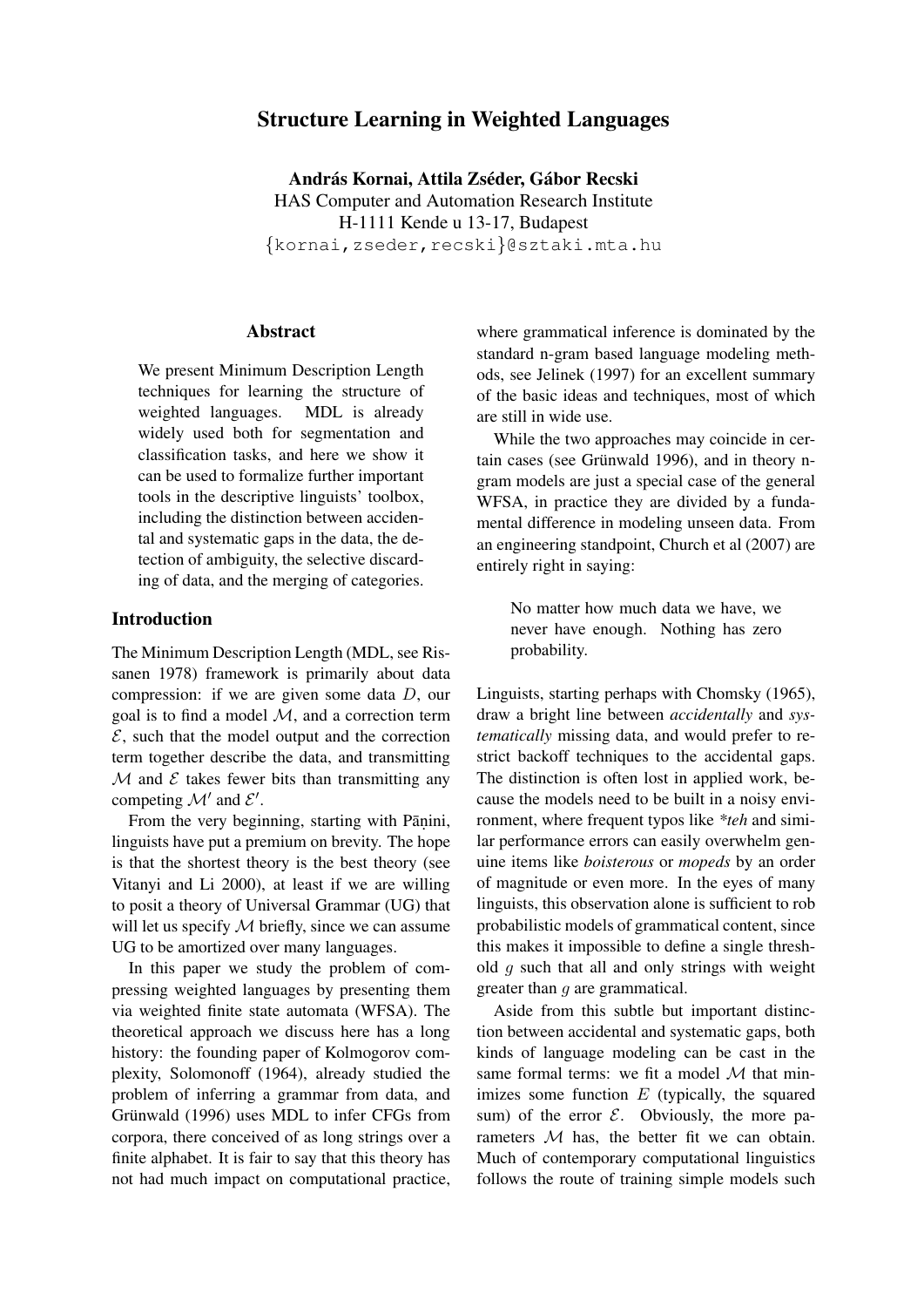as Hidden Markov Models (HMMs) and probabilistic context-free grammars (PCFGs) with very many parameters, and stops adding more only when compressing the memory footprint is of paramount importance. As (Church et al., 2007) notes, applications like the contextual speller of Microsoft Office simply could not ship without keeping the language model within reasonable size limits. In such cases, we are quite willing to trade in  $E$  for gains in the size  $M$  of  $M$ , and considerations of optimizing the sum of the two are simply irrelevant.

In contrast, our strategy is to search for model which measures both  $\mathcal M$  and  $\mathcal E$  in bits, and optimizes the sum  $M + E$ , not because we put such a premium on data compression, but rather because we follow in Pāṇini's footsteps. Our goal is finding *structural* models capable of distinguishing structurally excluded (ungrammatical) strings like *furiously sleep ideas green colorless* from low probability but grammatical strings like *colorless green ideas sleep furiously* (Pereira, 2000). For this more ambitious goal comparing models with different number of parameters is a key issue, and this is precisely where MDL is helpful.

The rest of this Introduction provides the basic definitions, notation, and terminology, all fairly standard except for the use of Moore rather than Mealy machines – the significance of this choice will be discussed in Section 2. In Section 1 we bring a fundamental idea of signal processing, *quantization error*, to bear on the problem of model selection, illustrating the issue on a real example, the proquant system of Hungarian. In Section 2 we show how one of the most powerful tools at disposal of the linguist, *ambiguity*, can be detected by MDL, bringing another standard idea, *signal to noise ratio* to bear. In Section 3 we discuss another real example, Hungarian morphotactics, and show that two methods widely (but shamefacedly) used in practice, discarding data and merging descriptive categories, can be used on a principled basis within MDL. Our goal is to show that by consistent application of MDL principles we can automatically set up the kind of models that linguists would set up. Ultimately, both man and machine work toward the same goal, optimization of grammar elegance or, what is the same, brevity.

**Definition 1.** Given some finite alphabet  $\Sigma$ , a *weighted language* p over this alphabet is defined

as a mapping  $p : \Sigma^* \to \mathbb{R}$  taking non-negative values such that  $\sum_{\alpha \in \Sigma^*} p(\alpha) = 1$ . This is less general than the standard notion of noncommutative power series with weights taken in arbitrary semirings (Eilenberg 1974, Salomaa 1978) but will suffice here. The stringset  $\{\alpha | p(\alpha) > 0\}$  is called the *support* of p and will be denoted by  $S(p)$ .

Definition 2. Given two weighted languages  $p$  and  $q$ , we say the Kullback-Leibler (KL) *approximation error Q* of q relative to p is  $\sum_{\alpha \in S(q)} p(\alpha) \log(p(\alpha)/q(\alpha))$ . The *entropy* of p is defined as  $-\sum_{\alpha \in S(p)} p(\alpha) \log(p(\alpha)).$ 

**Definition 3.** A WFSA  $M$  is defined by a square transition matrix M whose element  $m_{ij}$  give the probability of transition from state  $i$  to state  $j$ , an emission list h that gives a string  $h_i \in \Sigma^*$  for each  $i \neq 0$ , and an acceptance vector  $\vec{a}$  whose *i*-th component is 1 if  $i$  is an accepting state and 0 otherwise. There is a unique initial state which starts the state numbering at 0, and we permit states with empty outputs. Rows of  $M$  must sum to 1. Thus we have defined WFSA as normalized probabilityweighted nondeterministic Moore machines.

Definition 4. The *weight* a WFSA assigns to a generation path is the product of the weights on the edges traversed, and the weight it assigns to a string  $\alpha$  is the sum of the weights assigned to all paths that generate  $\alpha$ .

### 1 Quantization error

The notions of quantization error and quantization noise, while well known in the signal processing literature (for a monographic treatment, see Widrow and Kollár 2008), and widely used in speech processing (Makhoul et al., 1985), have had little impact on language processing. Yet MDL description of even the simplest weighted language brings up a significant problem that cannot be addressed without approximation.

Let  $p$  be a non-computable real number between 0 and 1, and let us define the language A as containing only two strings,  $a$  and  $b$ , with probability p and  $1 - p$  respectively. Since p is incompressible, the only way Alice can send  $A$  to Bob is by sending all bits of  $p$ . By Alice sending only the first *n* bits, Bob obtains a language  $A_n$  that approximates A with error of  $2^{-n}$ . Since sending the strings  $\{a, b\}$  has only a small constant cost, the overall MDL cost is dominated by the error term  $E$ , which is just as incompressible as the original p was.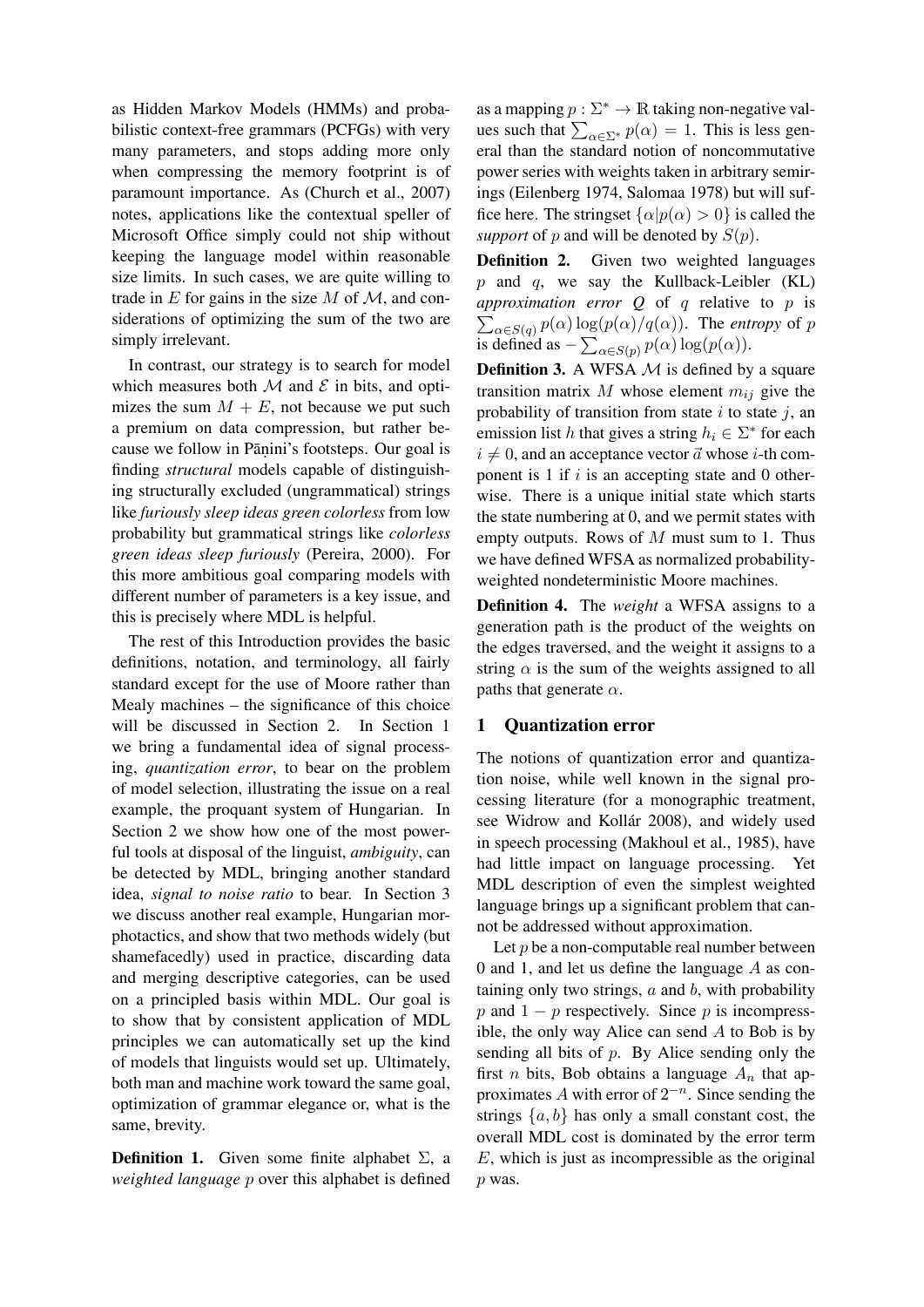As long as the weights themselves are treated as information objects of arbitrary capacity, there is no way out of this conundrum (de Leeuw 1956). On the other hand, the weighted languages we encounter in practice are generally abstracted from gigaword or smaller corpora, and as such their inherent precision is less than 32 bits. For weighted languages with finite support (corpora and language models without smoothing)  $p$  is simply a list containing strings and probabilities. The cost of transmitting this list comes from two sources: the cost of transmitting the probabilities, and the cost of transmitting the strings. As a first approximation, let us assume the two are independent, a matter we shall return to in Section 2.

We begin by investigating the inherent cost/error tradeoff of transmitting a discrete probability distribution  $\{p_i | 1 \leq j \leq k\}$  by uniform quantization to  $b$  bits. We divide the unit interval in  $n = 2<sup>b</sup>$  equal parts. For our theorems we will use a value  $b$  large enough so that we have  $p_j \geq 2^{-(b-2)}$  for all j, leaving at least the first 4 bins empty. Usually 32 bits suffice for this, and as we shall see shortly, often a lot fewer are truly needed, though standard modeling tools like SRILM often use 64-bit quantities. For each probability, Alice sends b bits (the bin number). Bob, who knows b, reconstructs a value based on the center of the bin.

Since this process does not guarantee that the reconstructed values sum to 1, Bob takes the additional step of renormalizing these values: if  $\sum q_i = r$ , he will use  $\overline{q} = q_i/r$  instead of the  $q_i$  that were transmitted by Alice. When  $b$  is large, the  $p_i$  will be distributed uniformly mod  $2^{-b}$ . In this case, the expected values  $E(p_i - q_i)$  are zero for all *i*, so  $E(\sum q_i) = \sum E(q_i) = \sum E(p_i) =$  $E(\sum p_i) = 1$  or, in other words,  $E(r) = 1$ . Since  $\text{Var}(r-1) = \sum_i \text{Var}(p_i - q_i) = k/12n^2$  is on the order  $1/n^2$ , in the following estimate we can safely ignore the effects of renormalization. By Definition 2, the KL approximation error is

$$
Q = \sum_{i=0}^{n-1} \sum_{i/n \le p_j \le (i+1)/n} p_j \Delta(p_j^i)
$$
 (1)

where  $\Delta(p_j^i) = \log(2np_j/(2i+1))$  is the difference between the logarithms of the actual  $p_i$ and the centerpoint of the interval  $[i/n,(i+1)/n]$ where  $p_i$  falls. In absolute value, this is maximal when  $p_j$  is at the lower end of this interval, where  $\Delta(p_j^i)$  is  $\log(\frac{2i+1}{2i})$ . Using the standard estimate

 $log(1 + x) \leq x$  this will be less than  $\frac{1}{2i} \leq 1/8$ since  $i \geq 4$ . Since the  $\Delta(p_j^i)$  are now estimated uniformly, and the  $p_j$  sum to 1, we obtain

**Theorem 1.** The approximation error  $Q_n$  of uniform quantization into *n* bins  $[i/n,(i+1)/n]$  such that the first 4 bins are empty satisfies

$$
Q_n \le \frac{1}{8\log 2} \sim 0.18\tag{2}
$$

bits independent of  $n$  (the computation was in base e rather than base 2, hence the factor log 2). With growing  $n$  the number of bins that remain empty will grow, and the estimate  $\frac{1}{2i}$  of  $\Delta$  can be improved accordingly.

Theorem 1 of course gives just an upper bound, and a rather crude one, the expected value of  $Q_n$ is considerably less. Instead of using the max value  $\Delta(p_j^i)$  we can consider the expected absolute value, which is  $\log(1+\frac{1}{2i})/n$ , so equation (2) could be reformulated as

$$
E(Q_n) \le \frac{1}{8n \log 2} \tag{3}
$$

It is evident from the foregoing that the crux of the matter are the small  $p_i$  values, and at any rate, there can only be a handful of relatively large values, since the sum is 1. Experience shows that probabilities obtained from corpora span many orders of magnitude, which justifies the use of a log scale. Instead of the simple uniform quantization of Theorem 1, we will use a two-parameter quantization scheme, whereby first  $\log p_i$  are cut off at  $-C$ , and the rest, which are on the  $(-C, 0)$  interval, are sorted in  $n = 2<sup>b</sup>$  bins 'b-bit quantization'.

In effect, all probabilities below  $e^{-C}$  are assumed to be below measurement precision, and the log of the rest are uniformly quantized. We experimented with two simple techniques: representing the class  $(-\infty, -C)$  with a very low fixed value  $(10^{-50})$  or with one set to  $e^{-2C}$  based on the parameter  $C$  of the encoding. As there was no appreciable difference (which is not surprising given  $\lim_{x\to 0} x \log x = 0$ , from here on we simply speak of *zero weights* for weights below  $e^{-C}$ .

We emphasize that 'being below measurement precision' is not the same as 'being zero' in the above sense. First, in any corpus of size  $N$  the smallest number we can measure is  $1/N$ , yet we know that further strings that were not in our sample are not necessarily probability zero. It is therefore common to reserve a small fraction,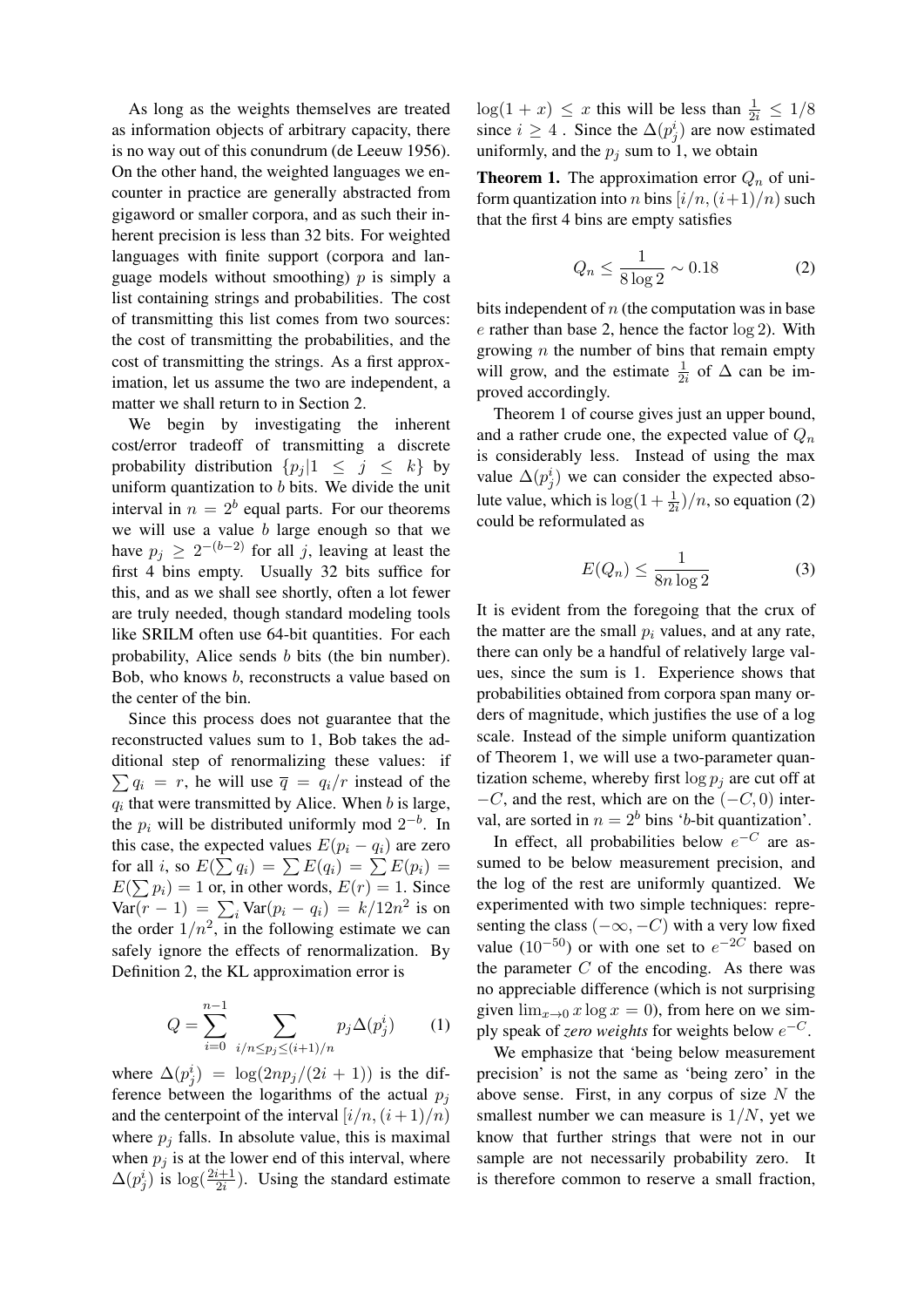|        | $\overline{\emptyset}$ | a       | akár | bár   | egyvala        | más   | másvala      | minden | se     | vala   |
|--------|------------------------|---------|------|-------|----------------|-------|--------------|--------|--------|--------|
| hány   | 72383                  | 9502    | 2432 | 55    |                |       |              |        | 21     | 4584   |
| hogy   | 7781539                | 213687  | 3173 | 1839  |                | 4570  |              | 123    | 4138   | 31873  |
| hol    | 117231                 | 399052  | 1037 | 9845  |                | 16066 |              | 16009  | 20521  | 34081  |
| honnan | 24777                  | 18628   | 296  | 1205  |                | 2482  |              | 1321   | 627    | 4274   |
| honnét | 1598                   | 1197    | 12   | 25    |                | 78    |              | 33     | 23     | 236    |
| hová   | 17589                  | 21073   | 486  | 1753  | 1              | 5073  | $\mathbf{1}$ | 1859   | 2249   | 3966   |
| hova   | 17360                  | 10591   | 309  | 1166  |                | 1788  |              | 1381   | 2105   | 3036   |
| ki     | 1309618                | 1464744 | 3933 | 60923 | 884            |       | 814          | 308508 | 165230 | 221175 |
| meddig | 11879                  | 8171    | 189  | 225   |                |       |              |        | 74     | 252    |
| mely   | 761277                 | 1586913 | 166  | 74262 | 3              |       |              |        | 4      | 40601  |
| melyik | 68051                  | 47564   | 1996 | 34477 | $\overline{2}$ |       |              |        | 939    | 48274  |
| mennyi | 76429                  | 25805   | 657  | 1415  |                |       |              |        | 517    | 96184  |
| mi     | 1626013                | 1303820 | 6500 | 52480 | 1337           |       | 161          |        | 275773 | 355690 |
| miért  | 251120                 | 20672   | 58   | 205   | $\overline{4}$ |       |              |        | 1810   | 13552  |
| mikor  | 173652                 | 555325  | 679  | 33516 |                | 15892 |              | 11288  | 206    | 18235  |
| milyen | 343643                 | 38921   | 8217 | 68033 |                | 1618  | 1            |        | 55603  | 81155  |

Table 1: Frequencies of proquants in the Hungarian Webcorpus

generally 1-5% of the probability mass, to unseen events, and use calculated numbers, instead of measured values, to smooth the distribution. Unfortunately, the engineering philosophy behind the various backoff schemes (which often utilize MDL stopping criteria both in speech and language modeling, see e.g. Shinoda and Watanabe 2000, Seymore and Rosenfeld 1996) is diametrically opposed to the the method of inquiry preferred by linguists, whose primary interest is with generalization, i.e. with models that make falsifiable predictions, rather than furnishing descriptive statistics. In particular, negative generalizations, that something is forbidden by some rule of grammar, are just as interesting from their standpoint as positive generalizations. But how do we express a negative generalization?

Definition 5. A string will be deemed *ungrammatical* or *structurally excluded* iff every generation path includes at least one zero weight in the above sense.

If scores from different sources are multiplied together, the use of zero weights as markers of ungrammaticality is implicit in the semantics of WFSA.<sup>1</sup> Still, there are significant difficulties in implementing the idea. If we want to maintain the commonsensical assumption that *\*teh* is not a word (has zero unigram weight) and also account for the data that makes it the 34,174th most common string in English text, we will need to model typos. Once we learn that the log price of the /the/teh/ substitution is about -9.8, we can predict not just the frequency of *teh,* but also those of *weatehr, otehr, tehy, tehre, tehft,* and so forth, without adding these to the lexicon. Since such a model is based on computed frequencies of letter substitution and exchange rather than on the typos directly, the engineer has to give up the enterprise of building the entire language model in a single sweep directly on the data.

At the same time, the linguist has to give up the attractive simplicity of 'zero weight iff ungrammatical': the misspelling model will assign a low but nonzero weight to everything, and if this model is compiled together with a unigram model that contains only grammatical words, the simple world-view of Definition 5 will no longer work. Rather, we will have to say that it is zero weight in the *grammatical* subautomaton (visible only prior to getting compiled together with the semantic, spelling, stylistic, and possibly other subautomata) that defines grammaticality. We have to build an explicit noise model to make sense of the raw data, but this is not particularly surprising from the perspective of other sciences like astronomy where noise reduction is common practice.

The specific contribution of the MDL approach is that zero weights in the model are *a lot* cheaper than using low probabilities would be: the paradigm encourages both sparseness and struc-

<sup>&</sup>lt;sup>1</sup>We owe this observation to an anonymous MOL referee.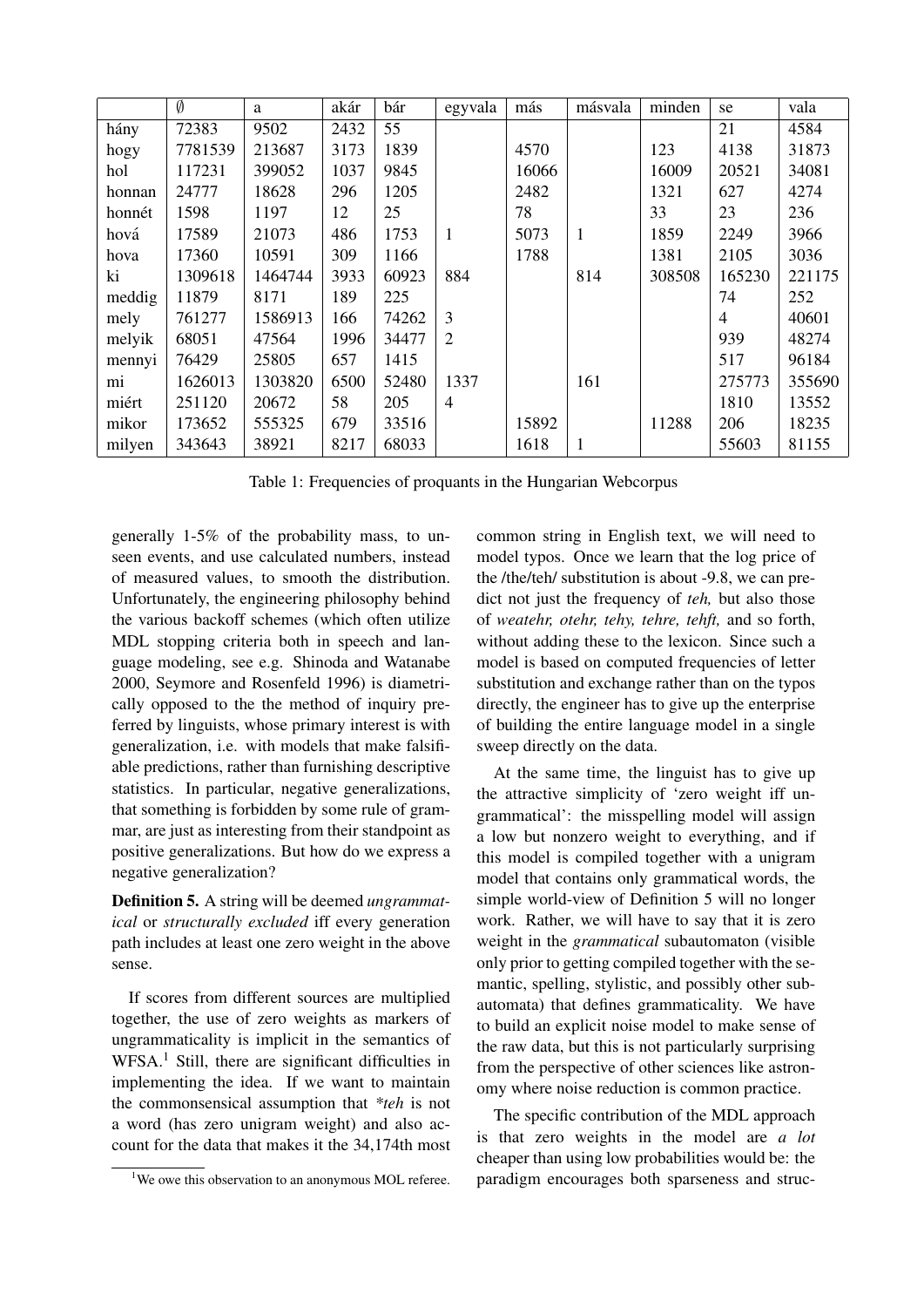tural decomposition. But before we can establish these points in Sections 2 and 3, we need to assimilate another piece of computational practice, the use of log probabilities. When quantization is uniform on the log scale, the expected value of the binning error is no longer zero, given our assumption of uniformity on the linear scale, but rather

$$
-C \log \frac{i}{n}
$$
  

$$
\int_{-C \log \frac{i+1}{n}}^{C \log n} e^x - e^{-C \frac{i+0.5}{n}} dx \sim C^3 / 8n^3
$$
 (4)

which yields an expected  $r \sim kC^3/8n^3$ , still negligible compared to the bound given in Theorem 2, which is obtained by methods similar to those used above.

**Theorem 2.** For  $C, n$  sufficiently large for the first 4 bins to remain empty, the approximation error  $L_n^C$  of log-uniform quantization with cutoff  $-C$  into  $n = 2^b$  bins  $\left[-\frac{C(i+1)}{n}, -\frac{C(i)}{n}\right]$  is bounded by

$$
L_n^C \le \frac{C}{2n\log 2} \tag{5}
$$

and the expected value  $E(L_n^C)$  is bounded by  $C^2/4n^2 \log 2$ .



Figure 1: Error of log-scale uniform quantization

Let us see on an example how these error bounds compare to values obtained numerically. Our first example will explore what we will call, for want of a better name, the proquant system of Hungarian that covers both pro-forms (pronouns, proadjectives, proadverbials) and quantifiers. Given the prefixes *a-, minden-, vala-, egyvala-, masvala-, se-, ak ´ ar-, m ´ as-, b ´ ar- ´* and

zero, and suffixes *-ki, -mi, -hol, -hogy, -hova, etc.* we can create forms such as *valaki* 'someone', *valami* 'something', *akarki ´* 'anyone', *sehol* 'nowhere' and so on. Clearly, many of what we call prefixes and suffixes could be analyzed further, e.g. *másvala* as *más*+vala, but we don't want to prejudge the issue by presenting a maximally detailed analysis.

In a corpus of over 40 million sentences (Hungarian Webcorpus, Halácsy et al. 2004) we observed the frequencies in Table 1. Many of these proquant forms take inflectional suffixes (case, number, etc.), and the numbers presented here already include these, so that the 814 occurrences of *masvalaki ´* include forms like *masvalakivel ´* 'with someone else', *masvalakinek ´* 'to someone else' etc. If we think of the (stemmed) Hungarian vocabulary as a weighted language  $h$ , the set of prefixes (suffixes) as an unweighted language Pre (resp. Suff), the data is a sample from  $S(h)$ ∩ Pre·Suff with the weights renormalized. Altogether, we have 121 nonzero values plus 39 zeros, the entropy of the distribution is  $H = 3.677$ . Figure 1 plots the log of the observed quantization noise as a function of the number of bits b and the cutoff  $-C$ . Notice that once C is sufficiently large, no further gains are made by increasing it further. As expected from Theorem 2, the log of the error is roughly linear in  $b = \log_2 n$  (the observed values are of course better than the bounds).

Definition 6. The *inherent noise* of a dataset D is the KL approximation error between a random subsample and its complement.

Ideally, we would want to compare another sample  $D'$  to  $D$ , but in many cases launching a comparable data collection effort is simply not feasible, and we must content ourselves with the simple procedure suggested by this definition. By randomly cutting the 40m sentence corpus on which the proquant dataset is based in 10m sentence parts and computing the KL divergence between any two, we obtain numbers in the  $7-8.10^{-5}$  range, which means it makes little sense to approximate D with better precision than  $10^{-5}$ . How to handle the singular cases when some  $q_i$  becomes 0 (as happens with half of the hapaxes when we cut the sample in two) is an issue we defer to Section 3.

Since the smallest  $p_i$  in this data is about 5·10<sup>-8</sup>, by taking  $C = 20$  we guarantee that no log probability is less than the cutoff point  $-C$ . Trivial 'list' automata consisting of an initial state,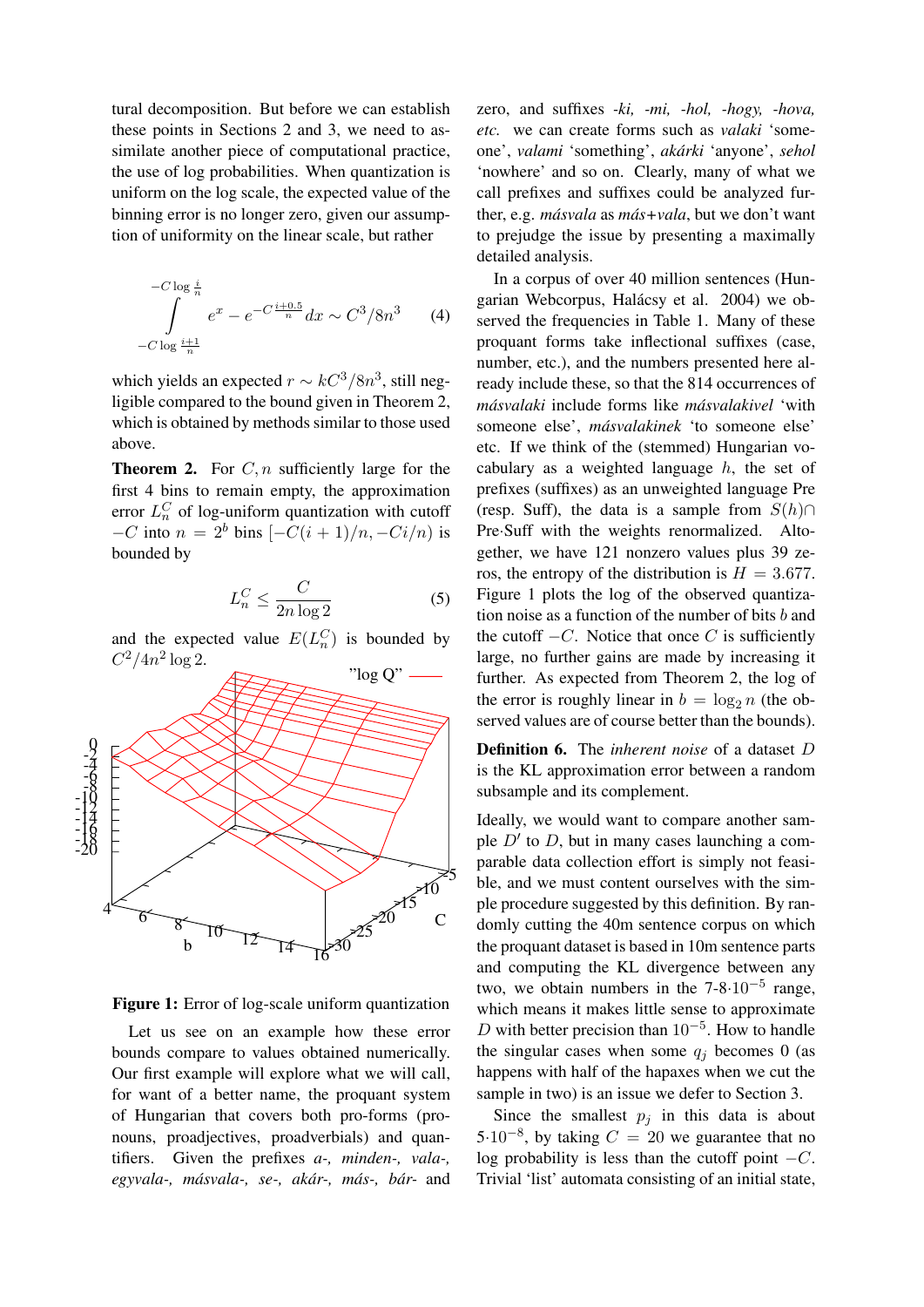a final state, and a separate Mealy arc (or Moore state) for each of the 121 nonzero observations already generate a weighted language within the inherent noise of the data at 10 bits, where the KL divergence is at  $8 \cdot 10^{-6}$ . At 12 bits, the divergence is below  $1.4 \cdot 10^{-6}$ , and at 16 bits, below  $5 \cdot 10^{-9}$ . As we shall see in the next Section, the MDL size of these models, between 2k and 7k bits, is dominated by factors unrelated to the precision b of the encoding.



Figure 2: Model fit to observed probabilities

Figure 2 shows the 80 largest observed proquant probabilities (in black) in descending order, and the probabilities of the same strings as computed from several models. The 10 and 12-bit list automata are not plotted, as the computed values are graphically indistinguishable from the observed values, the rest will be discussed in the text.

# 2 Detecting ambiguity

Before turning to the actual MDL learning process, let us summarize what we have for the Hungarian proquant system so far. We have a weighted language of about 120 strings. When transmitting a weighted automaton, Alice is sending not strings and weights, but rather weight-labeled arcs and string-labeled states of a WFSA. In Definition 3 we used Moore machines, but in the literature Mealy automata, where inputs/outputs and weights are both tied to arcs are more common (see e.g. Mohri 2009). The rationale for preferring Moore over Mealy in the MDL context is that no

gains can be obtained from joint compression of strings and probabilities (even though Mealy machines couple the two), while sharing of strings has very significant impact on MDL length, as we shall see shortly. For the simple 'list' automata this means adding extra states in the middle of a Mealy arc, and we need to take some precautions to guarantee that the representation is just as compact as it would be for a Mealy machine.

Let us now see in some detail how compact these encodings can get. With  $s$  states, and  $b$  bits for probability, an arc requires  $2\log_2 s + b$  bits. However, Bob can reasonably assume that Alice is only sending trimmed machines, with states that cannot be reached from the initial state or with no path to an accepting state already removed. Therefore, if Bob sees a state with no outbound path he supplies an outgoing arc, with probability 1, to the final state – such arcs need not be sent by Alice to begin with. Similarly, Bob can assume that all states except for the last one are non-accepting, and Alice will transmit information only to override this default when needed.

As for emissions, in a Moore machine each state emits a string (but no guarantees that different states emit different strings), so Alice needs to encode the strings somehow. If we assume that there is a character table shared between Alice and Bob, e.g. the character frequencies of Hungarian, with entropy H, encoding a string  $\alpha$  costs simply  $|\alpha|H$ bits. (We could take this also to be a case of transmitting a weighted language, but we assume that the cost of transmitting this language can be amortized over many WFSA that deal with Hungarian.)

| h              | l   | M    | $c_s$ | $c_a$ | KL         | $H_q$ |
|----------------|-----|------|-------|-------|------------|-------|
| 1              | 121 | 5210 | 4306  | 904   | 2.1883     | 6.833 |
| $\overline{2}$ | 121 | 5386 | 4306  | 1080  | 1.1207     | 3.487 |
| 3              | 121 | 5507 | 4306  | 1201  | 0.268      | 2.889 |
| 4              | 121 | 5628 | 4306  | 1322  | 0.041436   | 4.044 |
| 5              | 121 | 5749 | 4306  | 1443  | 0.016117   | 3.424 |
| 6              | 121 | 5870 | 4306  | 1564  | 0.002409   | 3.667 |
| 7              | 121 | 5991 | 4306  | 1685  | 0.000676   | 3.653 |
| 8              | 121 | 6112 | 4306  | 1806  | 0.000288   | 3.647 |
| 9              | 121 | 6233 | 4306  | 1927  | 5.905e-5   | 3.681 |
| 10             | 121 | 6354 | 4306  | 2048  | 8.003e-6   | 3.678 |
| 11             | 121 | 6475 | 4306  | 2169  | 3.999e-6   | 3.678 |
| 12             | 121 | 6596 | 4306  | 2290  | 1.387e-6   | 3.678 |
| 16             | 121 | 7080 | 4306  | 2774  | $4.660e-9$ | 3.676 |

| Table 2: List models with character-based string |  |
|--------------------------------------------------|--|
| encoding                                         |  |

Table 2 summarizes the relevant values for the triv-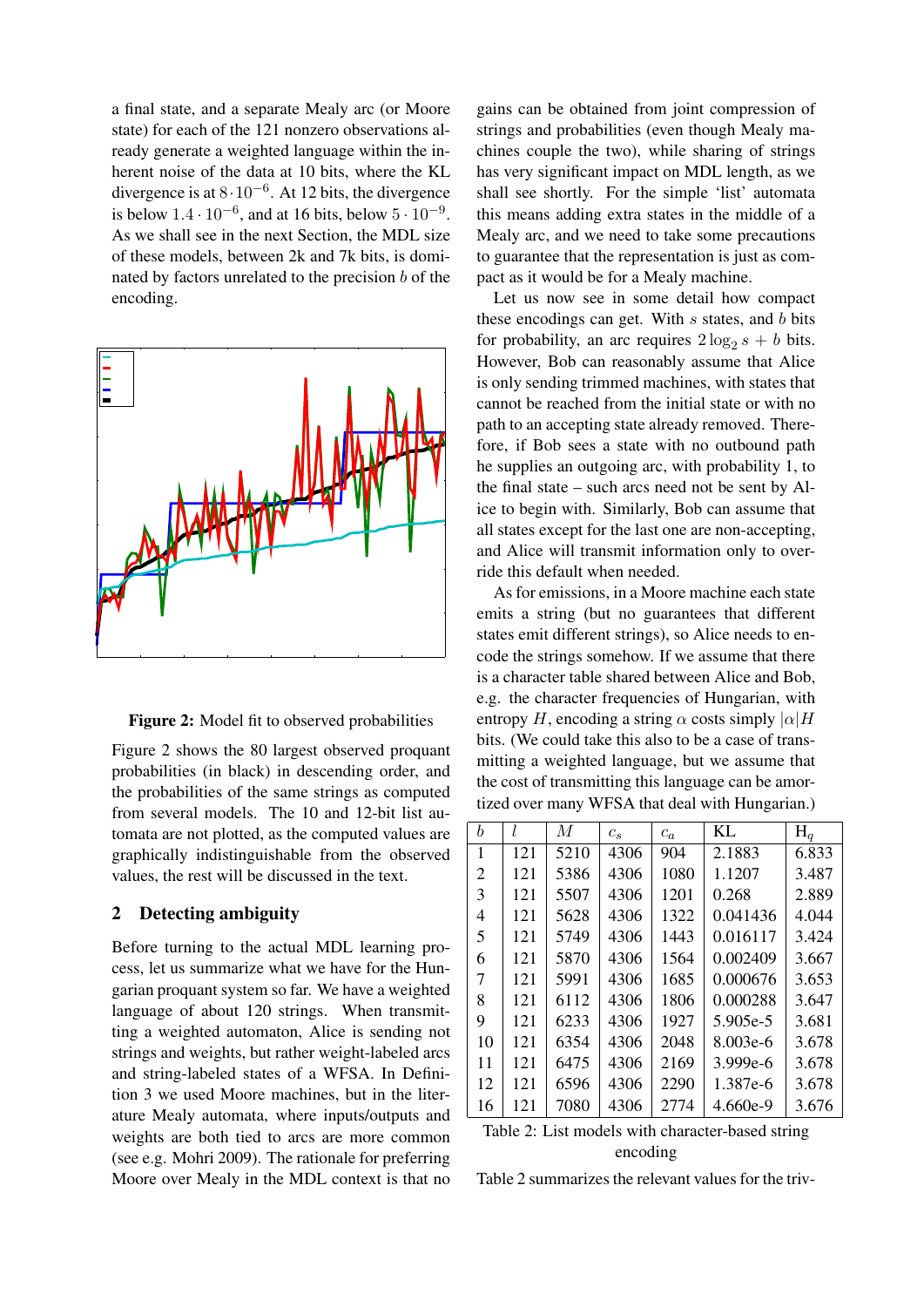ial models where each weight gets its own trainable parameter.  $b$  is the number of bits,  $l$  is the number of trainable parameters (weights associated to arcs),  $c_a$  is the cost of transmitting the arcs. Note that this is less than  $l(b+2\log_2 s)$ , because of the redundancy assumptions shared by Alice and Bob.  $c_s$  is the cost of transmitting the emissions, and the total model cost is  $M = c_a + c_s$ . We would, ideally, also need to add to  $M$  a dozen bits or so to encode the major parameters of the coding scheme itself, such as the values  $b = 10$  and  $C = 20$ , but these turn out to be negligible compared to the basic cost. Also, these major parameters are shared across the alternatives we compare, so whatever we do to minimize M will not be affected by uniformly adding (or uniformly ignoring) this constant cost. KL gives the KL divergence between the model and the training data. This measures the expected extra message length per arc weight, so that the error residual  $E$  is  $k$ times this value, where  $k$  is the number of values being modeled. We emphasize that  $k = l$  only in the listing format, where all values are treated as independent – in the 'hub' model we shall discuss shortly  $l$  is only 26 (10 prefix and 16 suffix weights) but  $k$  is still 121.

The main components of the total MDL cost,  $M, l \cdot KL, l(KL+H_q)$ , and the total  $M+l(KL+H_q)$  $H_q$ ) are plotted on Figure 3.



All models with  $b \geq 10$  are within the internal noise of the data, and it takes over 6kb to describe such a model. However, the bulk of these bits come from encoding the output strings character by character – if we assume that Alice and Bob share a morpheme table, the results improve

a great deal, by over 3,600 bits. If the system recognizes what we already anticipated in Table 1, that each string can be expressed as the concatenation of a prefix and suffix, encoding the strings becomes drastically cheaper. Using MDL for segmentation is a well-explored area (see in particular Goldsmith 2001, Creutz and Lagus 2002, 2005), and we are satisfied by pointing out that using the morphemes in the first row and column of Table 1 we drastically reduce  $c_s$ , to about 708 bits, below the cost  $c_a$  of encoding the probabilities. The 3-bit list model providing the MDL optimum (dark blue in Figure 2) requires 1,900 bits with this string encoding, and is noticeably better than the SRILM bigram/trigram (turquoise) which takes around 12kb.

By encoding the emissions in a more clever fashion, we have not changed the structure of the model: the same states are still linked by the same arcs carrying the same probabilities, it is just the state labels that are now encoded differently. When expressed as a Mealy automaton, a listing of probabilities corresponds to a two-state WFSA with as many arcs as we have list elements (in our case, 121), while the arrangement of Table 1 is suggestive of a different model, one with 10 prefix arcs from the initial state to a central 'hub' state, and 16 suffix arcs from this hub to the final state.

We have trained such 'hub' models using KL, Euclidean  $(L_2)$ , and absolute value  $(L_1)$  minimization techniques. Of these, direct minimization of KL divergence works best, obtaining 0.325 bits at  $b = 10$ , and 0.298 at  $b = 12$  (red and green in Figure 2). While the difference, about 0.027 bits, is still perceptible compared to the noise level, with a signal to noise ratio (SNR) of 8 dB, it simply does not amortize over the 26 model probabilities we need to encode. Adding 2 bits for encoding one value requires a total of adding 52 bits to our specification of  $M$ , while the gain of the error residual E, computed over the 121 observed values, is just 2.074 bits. In short, there is not much to be gained by going from 10 to 12 bits, and we need to look elsewhere for further compression.

**Definition 7.** For a weighted language  $p$  a model transform X is *learnable in principle* (LIP) if (i) both  $M$  and  $X(M)$  are part of the hypothesis space and (ii) the total MDL cost of describing  $p$ by  $X(\mathcal{M})$  is significantly below that of describing  $p$  by  $\mathcal{M}$ .

In a critical sense, LIP is weaker than MDL learn-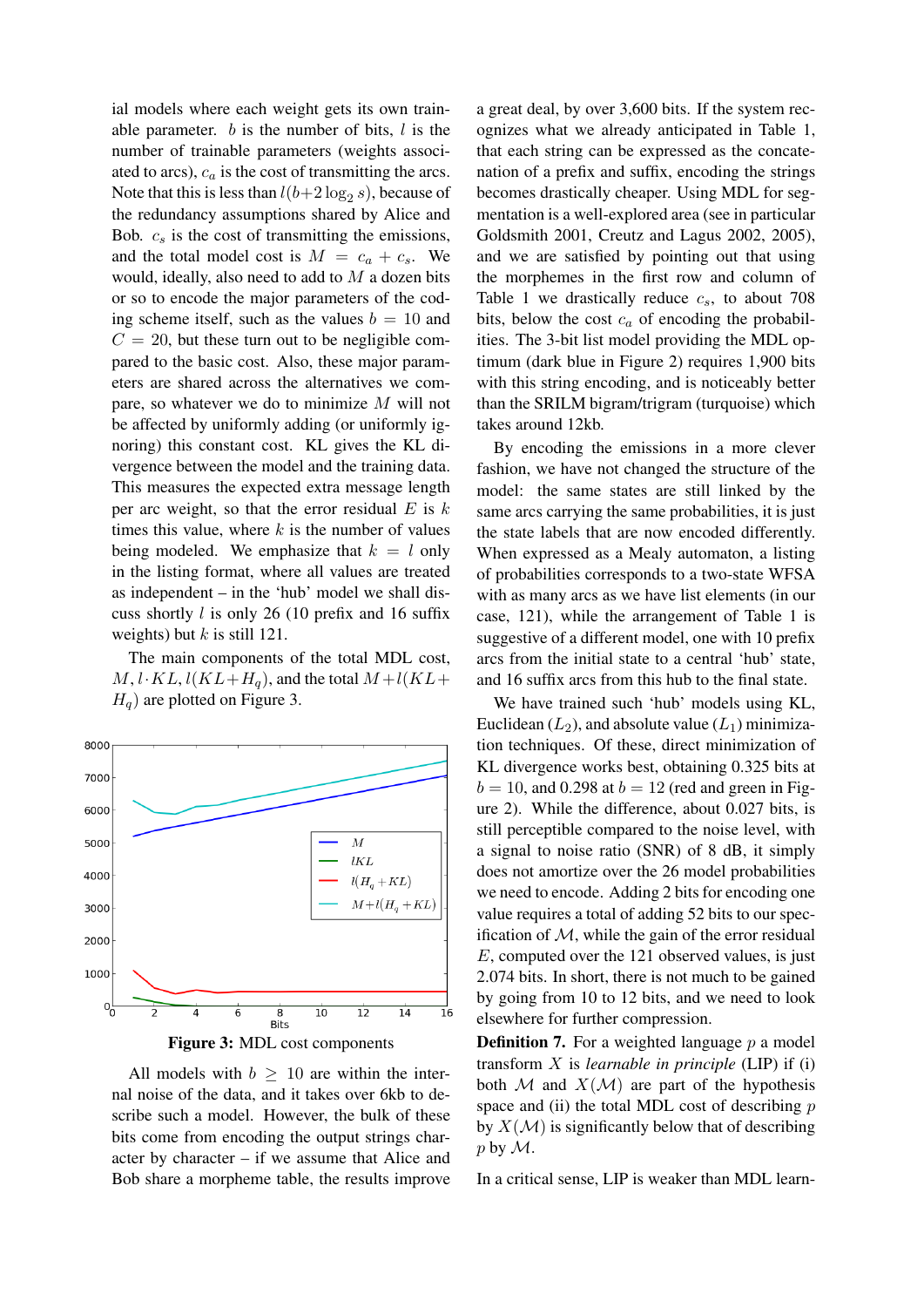ability, since the space itself can be very large, and testing all hypothetical transforms  $X$  that fit the bill may not be feasible. The difference between LIP and practical MDL learnability is precisely the difference between existence proofs and constructive proofs. Our interest here is with the former: our goal is to demonstrate that structurally sound models are LIP. So far, we have seen that structurally valid segmentations can be effectively obtained by MDL. Our next task is to show that *ambiguity* is LIP.

As linguists, we know that the weakest point of the hub model is that *hogy*, accounting for almost 40% of the data, is not just a proquant 'how' but also a subordinating conjunction 'that'. To encode this ambiguity, we add another arc emitting *hogy* directly. Table 3 compares list models (lines 1- 3, emissions encoded over morphemes rather than characters), simple hub models (lines 4-6), and hub models with this extra arc (lines 7-9).

| b  |     | М    | $c_s$ | $c_a$ | KLe5  | $M+E$ |
|----|-----|------|-------|-------|-------|-------|
| 3  | 121 | 1907 | 705   | 1202  | 26800 | 2289  |
| 10 | 121 | 2754 | 705   | 2049  | 0.8   | 3199  |
| 12 | 121 | 2999 | 705   | 2290  | 0.14  | 3441  |
| 3  | 26  | 473  | 81    | 392   | 42343 | 1305  |
| 10 | 26  | 662  | 81    | 581   | 32593 | 1201  |
| 12 | 26  | 716  | 81    | 635   | 29827 | 1249  |
| 3  | 27  | 480  | 81    | 400   | 23094 | 1052  |
| 10 | 27  | 676  | 81    | 596   | 11268 | 1161  |
| 12 | 27  | 733  | 81    | 652   | 10022 | 1198  |

Table 3: Hub models with/out ambiguous *hogy*

As can be seen from the table, the best model again takes only 3 bits, but must include the extra parameter for handling the ambiguity of *hogy*. To learn this, at least in principle, without relying on the human knowledge that drove the heuristic search, consider the leading terms of the KL error. Arranging the  $p_i \log(p_i/q_i)$  in order of decreasing absolute value we obtain *mi* 0.0192; *minden+ki* 0.0175; *a+mely* 0.0169; *mely* -0.0147; *a+mikor* 0.0135; *hogy* -0.0128; and so forth. Of all the 121 strings we may consider for direct emission, only *hogy* is worth adding a separate arc for. Further, if we repeat the process, adding a second direct arc never results in sufficient entropy gain compared to adding *hogy* alone.

To summarize, list models can approximate the original data within its inherent noise level, but incur a very significant MDL cost, even if they use an efficient string encoding because they keep

many parameters, see the first three lines of Table 3 above. The hub models, which build structure similar to the one used in the string encoding, recognizing prefixes and suffixes for what they are, are far more compact, at 470-730 bits, even though they have a KL error of about .1-.4 bits. Finally, the hub+ambiguity model, with 27 parameters, reduces the total MDL cost to 1052 bits, less than half of the best list model.

Currently we lack the kind of detailed understanding of the description length surface over the WFSA×stringencoding space that would let us say with absolute certainty that e.g. the hub model with ambiguous *hogy* is the global minimum, and we cannot muster the requisite computational power to exhaustively search the space of all WFSA with 27 arcs or less. Further gains could quite possibly made with even cruder quantization, e.g. to  $n = 6$  levels (powers of 2 are convenient, but not essential for the model), or by bringing in non-uniform quantization.

On the one hand, we are virtually certain that the only encoding of emissions worth studying is the morpheme-based one, since the economy brought by this is tremendous, 3,600 bits over the proquants alone, and no doubt further gains elsewhere, as we extend the scope to other words that contain the same morphemes – in this regard, our findings simply confirm what Goldsmith, Creutz, Lagus, and others have already demonstrated. On the other hand, finding the right segmentation is only the first step, we also need a good model of the tactics. As we said at the beginning, the encoding of arcs and probabilities can to a significant extent be independent of the encoding of the emissions. Here the remarkable fact is that a better emission model could to a large extent drive the search for structuring the WFSA itself.

Given a segmentation of a string  $\alpha = \alpha_1 \alpha_2$ , the hypothesis space includes both a single arc from some r to some t where we emit  $\alpha$ , or the concatenation of two arcs  $r \rightarrow s$  and  $s \rightarrow t$  with s and t emitting  $\alpha_1$  and  $\alpha_2$  respectively. This brings in a bit of ambiguity in regards to the distribution of the probabilities, for if  $\alpha$  had weight p the new arcs could be assigned any values  $p_1, p_2$  as long as  $p_1p_2 = p$ , at least if the sum of outgoing probabilities from  $s$  remains 1. If  $s$  has no other arcs outgoing than  $s \to t$  this forces  $p_1 = p$ , but if we collapse the intermediate states from several bimorphemic words, there is room for joint opti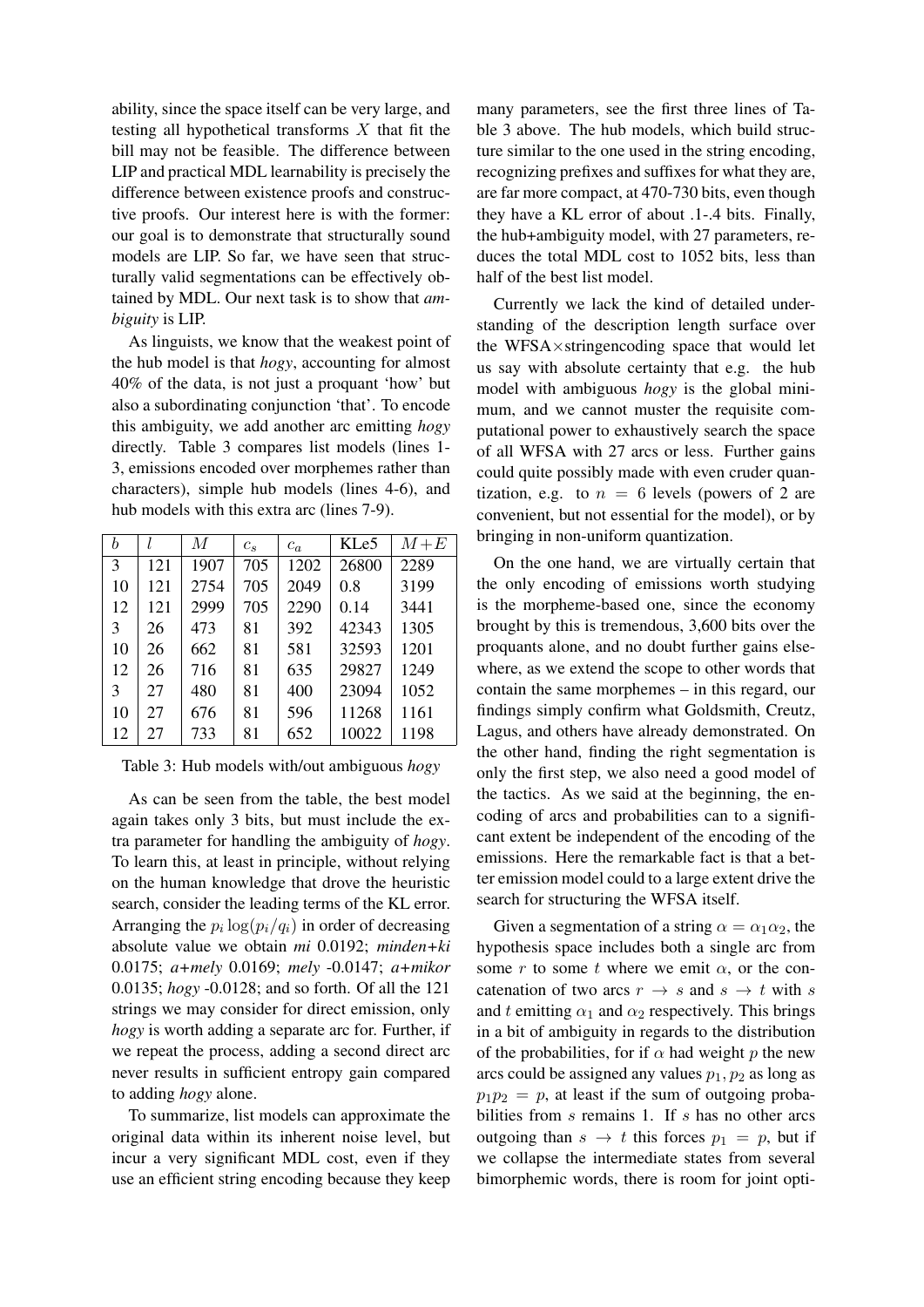mization. In our example, collapsing all intermediate states in a single 'hub' halves the MDL cost.

## 3 Decomposition

For our next example we consider Hungarian stem-internal morphotactics. The Analytic Dictionary of Hungarian (Kiss et al 2011) provides, for each stem like *beleilleszt* 'fit in' an analysis like preverb+root+suffix wherein *bele* is one of a closed set of Hungarian preverbal particles, *ill* is the root, and *eszt* is a verb-forming suffix. There are six analytic categories: Stem  $S$ ; sUffix  $U$ ; Preverb  $P$ ; root  $E$ ; Modified  $M$ ; and foreIgn  $I$ ; so that each stem gets mapped on a string over  $\Sigma = \{S, U, P, E, M, I\}$ . We have two weighted languages: the *tYpe-weighted* language Y where each string is counted as many times as there are word types corresponding to it (so that e.g. for SUU we have 3,739 stems from *ábrándozik* 'daydream' to *zuhanyozo´* 'shower stall', and the *tOkenweighted* language O where the same pattern has weight 18,739,068 because these words together appeared that many times in the Hungarian Webcorpus (Halácsy et al., 2004).

Since the inherent noise of  $O$  is about 0.0474 bits, we are interested in automata that approximate it within this limit. This is easily achieved with HMM-like WFSA that have arcs between any two states, using  $b = 11$  bits or more, the smallest requiring only 781 bits. For  $Y$  the inherent noise is less, 0.011 bits, and the complete graph architecture, which only has 49 parameters (6 states, plus arcs from an initial state and arcs to a final state) is not capable of getting this close to the data, with the best models, from  $b = 11$  onwards, remaining at KL distance 0.3. The two languages differ quite markedly in other respects as well, as can be seen from the fact that the character entropy of O is 0.933, that of  $Y$  is 1.567. Type frequency is not a good predictor of token frequency: the KL approximation error of O relative to Y is 2.11 bits.  $\overline{S}$ 

An important aspect of the MDL calculus is the treatment of the singularities which arise when- $N$ ever some of the  $q_i$  in Definition 2 are 0. In the case at hand, we find both types that are not attested in the corpus, and tokens whose type was not listed in the Analytic Dictionary, a situation that would theoretically render it impossible to compute the KL divergence in either direction. In practice, tokens with no dictionary type are either collected in a single 'unknown' type or are silently

discarded. Both techniques have merit. The catchall 'unknown' type can simply be assumed to follow the distribution of the known types, so a model that captures the data enshrined in the dictionary should, at least in principle, be also ideal for the data not seen by the lexicographer. Surprises may of course lurk in the unseen data, but as long as coverage is high, say  $P(\text{unseen}) \leq 0.05$ , surprises will really be restricted to this 5% of the unseen, or what is the same, will be at order  $P^2$ . In general we may consider two distributions  $\{p_i\}$  and  $\{q_i\}$ as in Definition 2, and compute  $P = \sum_{q_i=0} p_i$ , the proportion of  $q$ -singular data in  $p$ .

**Theorem 3.** The total cost  $L$  of transmitting an item from the p-distribution is bound by

$$
L \le (1 - P)(KL(p, q) + H_q) + P(1 + \log_2 n)
$$
 (6)

**Proof** We use, with probability  $(1 - P)$ , the qbased codebook: this will have cost  $H_q$  plus the modeling loss  $KL(p, q)$ . In the remaining cases (probability P) we should use a codebook based on the q-singular portion of  $p$ , but we resort to uniform coding at cost  $\log_2 n$ , where n is the number of singular cases. We need to transmit some information as to which codebook is used: this requires an extra  $H(P, 1 - P) \leq P$  bits – collecting these terms gives (6).  $\Box$ 

Theorem 3 gives a principled basis for discarding data within the MDL framework: when  $P$  is small, the second term of (6) can be absorbed in the noise. To give an example, consider the unigram frequencies listed in columns  $f<sub>O</sub>$  and  $f<sub>Y</sub>$  of Table 4. Some letters are quite rare, in particular, I makes up less than  $0.06\%$  of O and  $0.013\%$ of Y. Columns  $KL_O$  and  $KL_V$  show the KL divergence of  $O$  and  $Y$  from models obtained by by discarding words containing the letter in question, columns  $P_O$  and  $P_Y$  show the weight of the strings that are getting discarded.

|  | $f_O$ $P_O$ $KL_O$ $f_Y$ $P_Y$ $KL_Y$                                        |  |  |
|--|------------------------------------------------------------------------------|--|--|
|  | S 7967 .9638 4.7887 .5342 .9122 3.5092                                       |  |  |
|  | U   .1638 .1464 0.2284 .3443 .5699 1.2174                                    |  |  |
|  | M   .0083 .0103 0.0149 .0255 .0623 0.0928                                    |  |  |
|  | E 0114 .0141 0.0205 .0331 .0804 0.1209                                       |  |  |
|  | P   .0198 .0248 0.0362 .0623 .1531 0.2397                                    |  |  |
|  | $I \mid .0001 \quad .0001 \quad 0.0002 \quad .0006 \quad .0010 \quad 0.0006$ |  |  |

Table 4: Divergence caused by discarding data

In the case of  $Y$ , only  $I$  can be discarded while keeping below the inherent noise of the data, but for O we have three other symbols *M, E,* and *P*,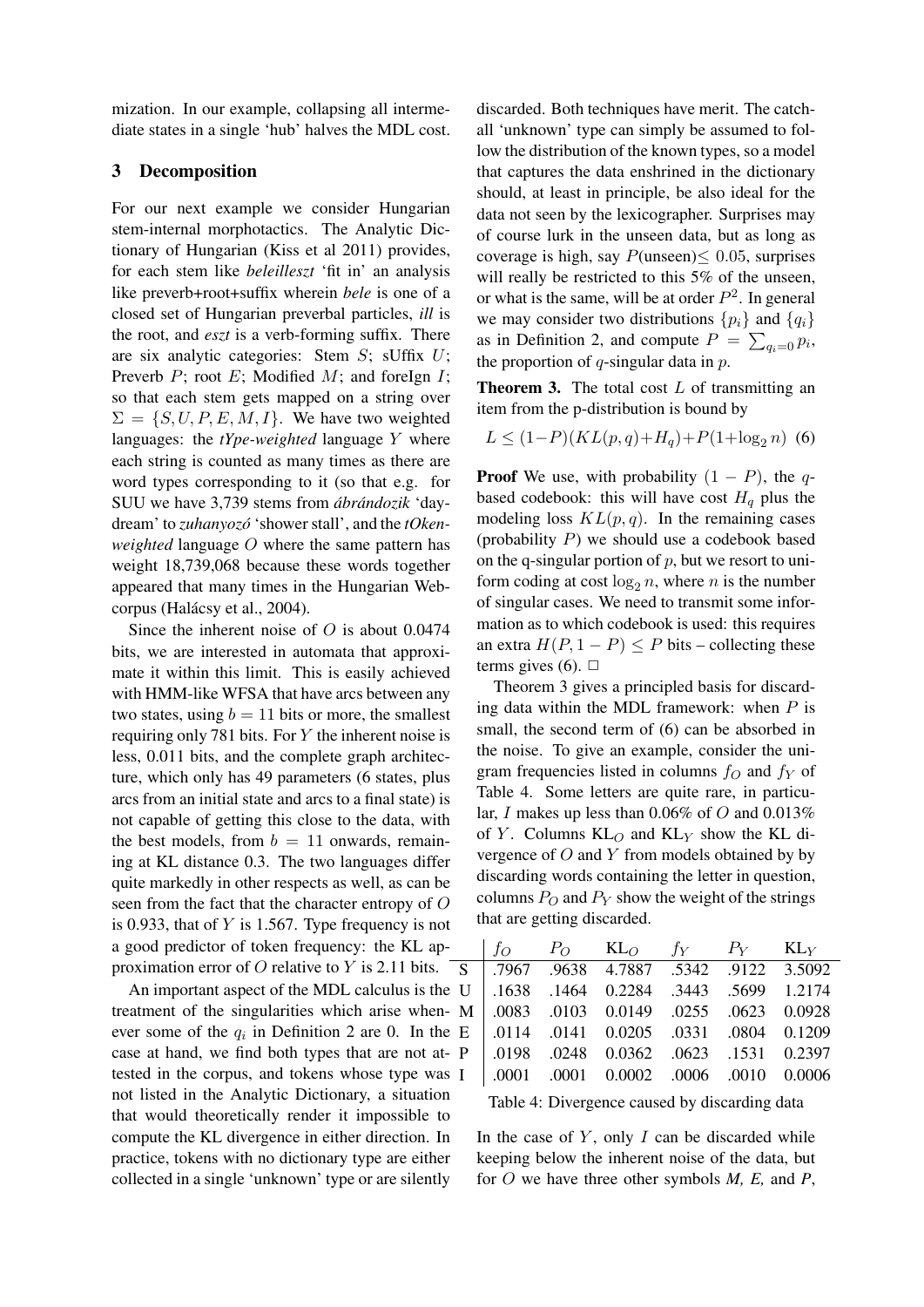that could be removed. Further, removing both letters  $M$ ,  $E$  only produces a KL loss of 0.036 bits; removing  $M, I$  a loss of 0.015 bits;  $E, I$  0.021 bits;  $P, I$  0.036 bits; and even removing all three of  $M, E, I$  only 0.036 bits.



Figure 4: MS merge-split model

In the case of  $I$ , again as linguists we understand quite well what discarding this data means: we are excluding foreign stems. This is quite justified, not because foreign words like *paperback, pacemaker* or *baseball* are in any way inferior, but because their internal analysis is not transparent to the Hungarian reader (it is telling that the editors of the Analytic Dictionary coded the stem boundary in *paper+back* but not in *base+ball*).

Discarding  $M$ , a category that differs from  $S$ only in that the stem undergoes some automatic morphophonological change such as vowel elision, is also a sensible step in that the fundamental morphotactics are not at all affected by these changes, but how is this learnable, even in principle? Here we introduce another model transform called *XY merge-split* composed of two steps: first we replace all letters (or strings)  $X$  by  $Y$  and train a model, and next we split up the emission states of  $Y$  in the merged model to  $X$  and  $Y$ -emissions according to the relative proportions of  $X$  and  $Y$ in the original data.

For LIP, the key observation is that models constructed by *XY merge-split* have a transmission cost composed of two parts, the length of the smaller merged model (given in black in Figure 2), plus transmitting the pair  $X, Y$  and the probability of the split, which is exactly the cost of a single arc, even though the actual split model will have many more arcs (given in red in Figure 4). Once this is taken into account, we can systematically

investigate all 6·5 merge-split possibilities. The results confirm the educated linguistic guess quite remarkably. The best compression rates are obtained by merging  $I$  with any of the minor categories or, if  $I$  is already discarded or merged in, merging  $M$  into  $S$ . The smallest  $O$  model before these steps took 781 bits, this is now reduced to 502 bits. If we start by discarding  $I$ , and merging M to S afterwards, this can be reduced to 349 bits. In the end we merge the morphophonologically affected forms with the ones not so affected not because our training as linguists tells us we should do this, but because that is what brevity demands.

#### 4 Conclusions

In this paper we have developed an MDL-based framework for structure detection based on simple notions mostly borrowed from signal processing: quantization noise, inherent noise level, and cutoffs. Standard n-gram models fare rather poorly compared either in size or in model accuracy to the WFSA results obtained here: for example on the morphotactics data a straight SRILM trigram model has over 200 parameters and has KL divergence 1.09 bits. Most of the 64 bits per n-gram parameter are wasted (if we assume only 12 bits per parameter, the WFSA we use requires only 49 parameters and gets within 0.03 bits of the observed data) and further, the general-purpose backoff scheme built into SRILM just makes matters worse.

Similarly, on the proquant data an SRILM bigram model has 175 parameters (including the 26 unigram weights but excluding the backoff weights), yet it is farther from the data at 64 bits resolution than our best 27-parameter model at 3 bits. More important, the bigram structure of the proquant data has to be hand-fed into the standard model, while the MDL approach can discover this, together with other linguistically relevant observations such that *hogy* was ambiguous.

This is not to say that n-gram models are no longer competitive, for our current MDL methods, based on a simulated annealing learner, use too much CPU and will not scale to the gigaword regime without much further work. Yet if formal grammar and information theory are to get together again, as (Pereira, 2000) suggests, we must direct effort towards recapitulating linguistic practice, including the 'dirty' parts such as discarding data strategically. The main thrust of the work pre-